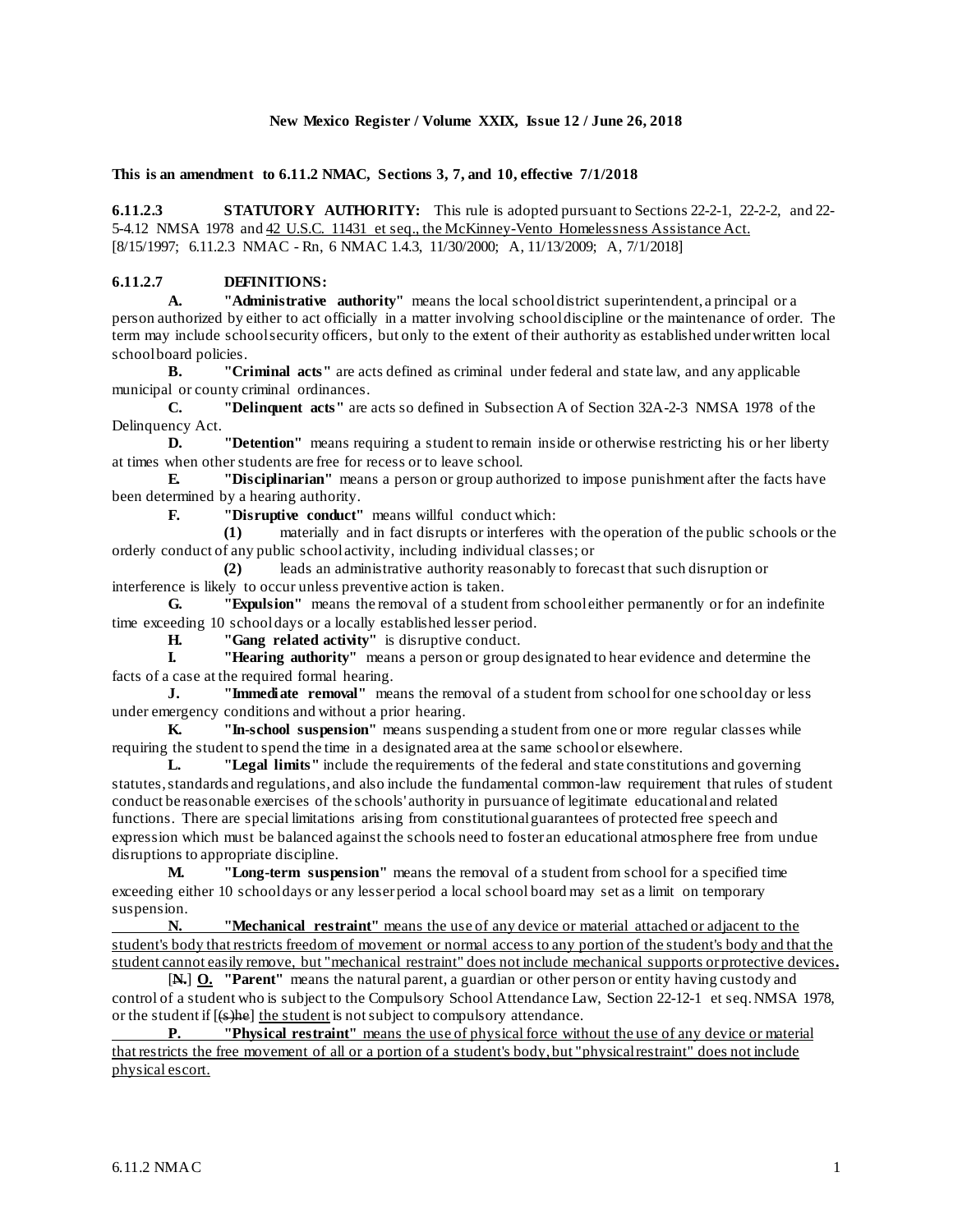[**O.**] **Q. "Public school"** means the campus of and any building, facility, vehicle or other item of property owned, operated, controlled by or in the possession of a local school district. For purposes of student discipline, the term also includes any non-school premises being used for school-sponsored activities.

[**P.**] **R. "Refusal to cooperate with school personnel"** means a student's willful refusal to obey the lawful instructions or orders of school personnel whose responsibilities include supervision of students.

[**Q.**] **S. "Refusal to identify self"** means a person's willful refusal, upon request from school personnel known or identified as such to the person, to identify himself or herself accurately.

**T. "Restraint"** when not otherwise modified means mechanical or physical restraint.

[**R.**] **U. "Review authority"** is a person or group authorized by the local board to review a disciplinarian's final decision to impose a long-term suspension or expulsion.

**V. "Seclusion"** means the involuntary confinement of a student alone in a room from which egress is prevented. "Seclusion" does not mean the use of a voluntary behavior management technique, including a timeout location, as part of a student's education plan, individual safety plan, behavioral plan or individualized education program that involves the student's separation from a larger group for purposes of calming.

[**S.**] **W. "Sexual harassment"**, regarding students, means unwelcome or unwanted conduct of a sexual nature (verbal, non-verbal or physical) when:

**(1)** submission to such conduct is made either explicitly or implicitly a term or condition of the advancement of a student in school programs or activities;

**(2)** submission to or rejection of such conduct by a student is used as the basis for decisions/opportunities affecting the student;

**(3)** such conduct substantially interferes with a student's learning or creates an intimidating, hostile or offensive learning environment.

[**T.**] **X. "School personnel"** means all members of the staff, faculty and administration employed by the local school board. The term includes school security officers, school bus drivers and their aides, and also authorized agents of the schools, such as volunteers or chaperons, whose responsibilities include supervision of students.

[**U.**] **Y. "Student"** means a person who is enrolled in one or more classes at a public school or a person who was a student during the previous school year and is participating in a school sponsored activity connected with his or her prior status as a student.

**Z. "Student experiencing homelessness"** means children and youth as defined by Section 725(2) of the federal McKinney-Vento Act.

[**V.**] **AA. "Temporary suspension"** means the removal of a student from school for a specified period of 10 school days or less after a rudimentary hearing.

[**W.**] **BB. "Weapon"** as set forth in Section 22-5-4.7 NMSA 1978 means:

**(1)** any firearm that is designed to, may readily be converted to or will expel a projectile by the action of an explosion; and

**(2)** any destructive device that is an explosive or incendiary device, bomb, grenade, rocket having a propellant charge of more than four ounces, missile having an explosive or incendiary charge of more than one-quarter-ounce, mine or similar device.

[8/15/1997; 6.11.2.7 NMAC - Rn, 6 NMAC 1.4.7, 11/30/2000; A, 7/1/2018]

## **6.11.2.10 ENFORCING RULES OF CONDUCT:**

**A. Enforcing attendance requirements.** Formal enforcement action under the Compulsory School Attendance Law, supra, and the Family Services Act, Section 32A-3A-1 et seq. NMSA 1978 shall be initiated whenever a student's absences indicate that the law is being violated. An administrative authority who has reason to believe a student is violating local school board attendance policies may take whatever further disciplinary action is deemed appropriate under local policies.

**B. Search and seizure:** School property assigned to a student and a students person or property while under the authority of the public schools are subject to search, and items found are subject to seizure, in accordance with the requirements below.

**(1)** Notice of search policy. Students shall be given reasonable notice, through distribution of written policies or otherwise, of each school's policy on searches at the beginning of each school year or upon admission for students entering during the school year.

**(2)** Who may search. Certified school personnel, school security personnel and school bus drivers are "authorized persons" to conduct searches when a search is permissible as set forth below. An authorized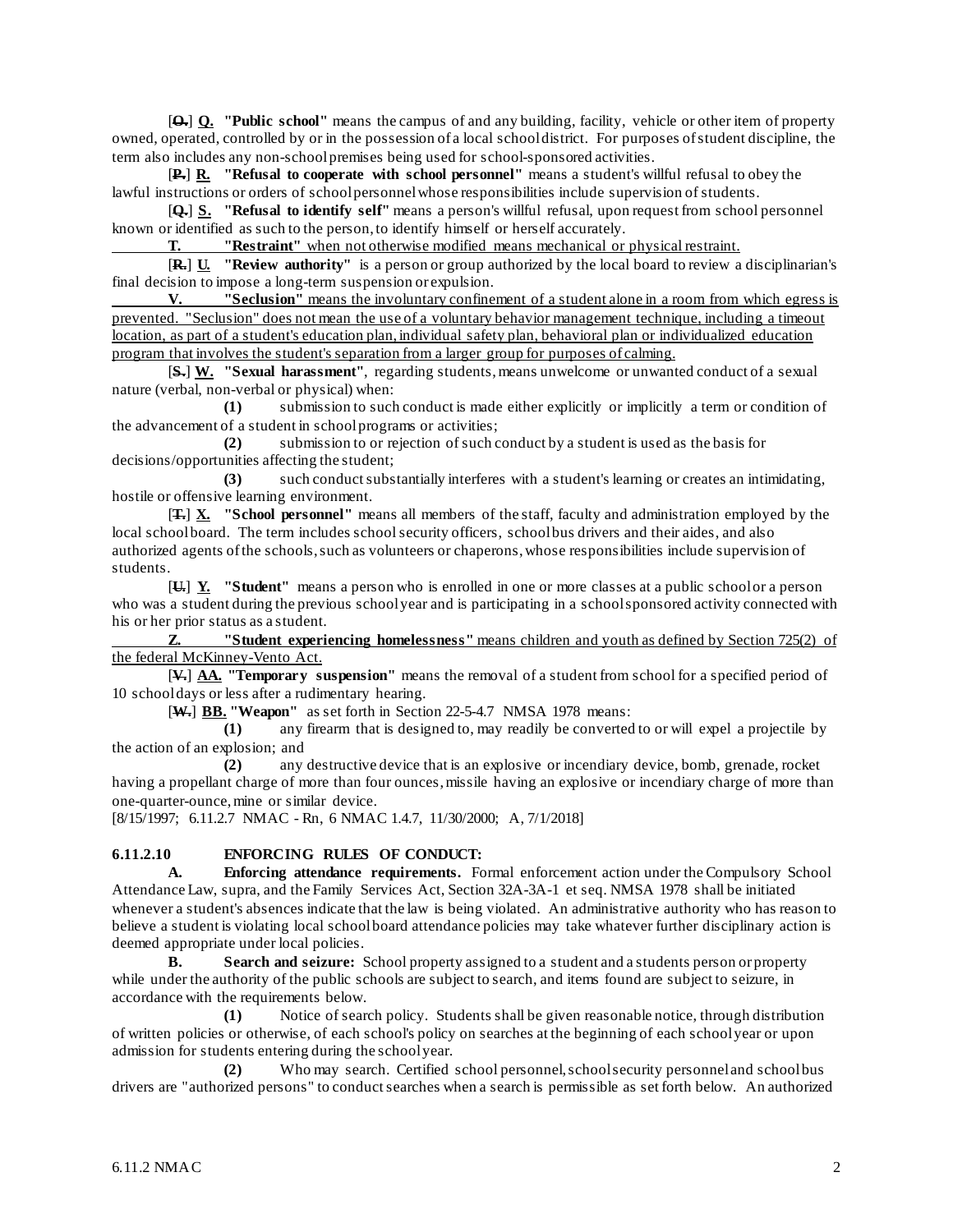person who is conducting a search may request the assistance of some other person(s), who upon consent become(s) an authorized person for the purpose of that search only.

**(3)** When search permissible. Unless local school board policy provides otherwise, an authorized person may conduct a search when  $[(6)$ he] the authorized person has a reasonable suspicion that a crime or other breach of disciplinary rules is occurring or has occurred. An administrative authority may direct or conduct a search under the same conditions and also when  $[6\text{m/s}]$  the administrative authority has reasonable cause to believe that a search is necessary to help maintain school discipline.

**(4)** Conduct of searches; witnesses. The following requirements govern the conduct of permissible searches by authorized persons.

**(a)** School property, including lockers and school buses, may be searched with or without students present unless a local school board or administrative authority provides otherwise. When students are not present for locker searches, another authorized person shall serve as a witness whenever possible. Locks furnished by students should not be destroyed unless a student refuses to open one or circumstances otherwise render such action necessary in the judgment of the administrative authority.

**(b)** Student vehicles when on campus or otherwise under school control and students' personal effects which are not within their immediate physical possession may be searched in accordance with the requirements for locker searches.

**(c)** Physical searches of a students person may be conducted only by an authorized person who is of the same sex as the student, and except when circumstances render it impossible may be conducted only in the presence of another authorized person of the same sex. The extent of the search must be reasonably related to the infraction, and the search must not be excessively intrusive in light of the student's age and sex, and the nature of the infraction.

**(5)** Seizure of items: Illegal items, legal items which threaten the safety or security of others and items which are used to disrupt or interfere with the educational process may be seized by authorized persons. Seized items shall be released to appropriate authorities or a student's parent or returned to the student when and if the administrative authority deems appropriate.

**(6)** Notification of law enforcement authorities: Unless a local school board policy provides otherwise, an administrative authority shall have discretion to notify the local children's court attorney, district attorney or other law enforcement officers when a search discloses illegally possessed contraband material or evidence of some other crime or delinquent act.

**C. Basis for disciplinary action:** A student may appropriately be disciplined by administrative authorities in the following circumstances:

**(1)** for committing any act which endangers the health or safety of students, school personnel or others for whose safety the public school is responsible, or for conduct which reasonably appears to threaten such dangers if not restrained, regardless of whether an established rule of conduct has been violated;

**(2)** for violating valid rules of student conduct established by the local school board or by an administrative authority to whom the board has delegated rulemaking authority, when the student knew or should have known of the rule in question or that the conduct was prohibited; or

**(3)** for committing acts prohibited by this rule, when the student knew or should have known that the conduct was prohibited.

**D. Selection of disciplinary sanctions:** Within legal limits as defined in Subsection L of 6.11.2.7 NMAC above, local school boards have discretion to determine the appropriate sanction(s) to be imposed for violations of rules of student conduct, or to authorize appropriate administrative authorities to make such determinations.

**(1)** School discipline and criminal charges: Appropriate disciplinary actions may be taken against students regardless of whether criminal charges are also filed in connection with an incident.

**(2)** Nondiscriminatory enforcement: Local school boards and administrative authorities shall not enforce school rules or impose disciplinary punishments in a manner which discriminates against any student on the basis of race, religion, color, national origin, ancestry, sex, or disability, except to the extent otherwise permitted or required by law or regulation. This statement shall not be construed as requiring identical treatment of students for violation of the same rule; it shall be read as prohibiting differential treatment which is based on race, religion, color, national origin, ancestry, sex, or disability rather than on other differences in individual cases or students.

**E. Restraint and seclusion:** In accordance with Section 22-5-4.12 NMSA 1978, each school shall follow requirements for the use of restraint and seclusion techniques.<br>(1) Schools shall establish and review annually

**(1)** Schools shall establish and review annually policies and procedures, as approved by the local school board or governing body, for the use of restraint and seclusion techniques. Such policies and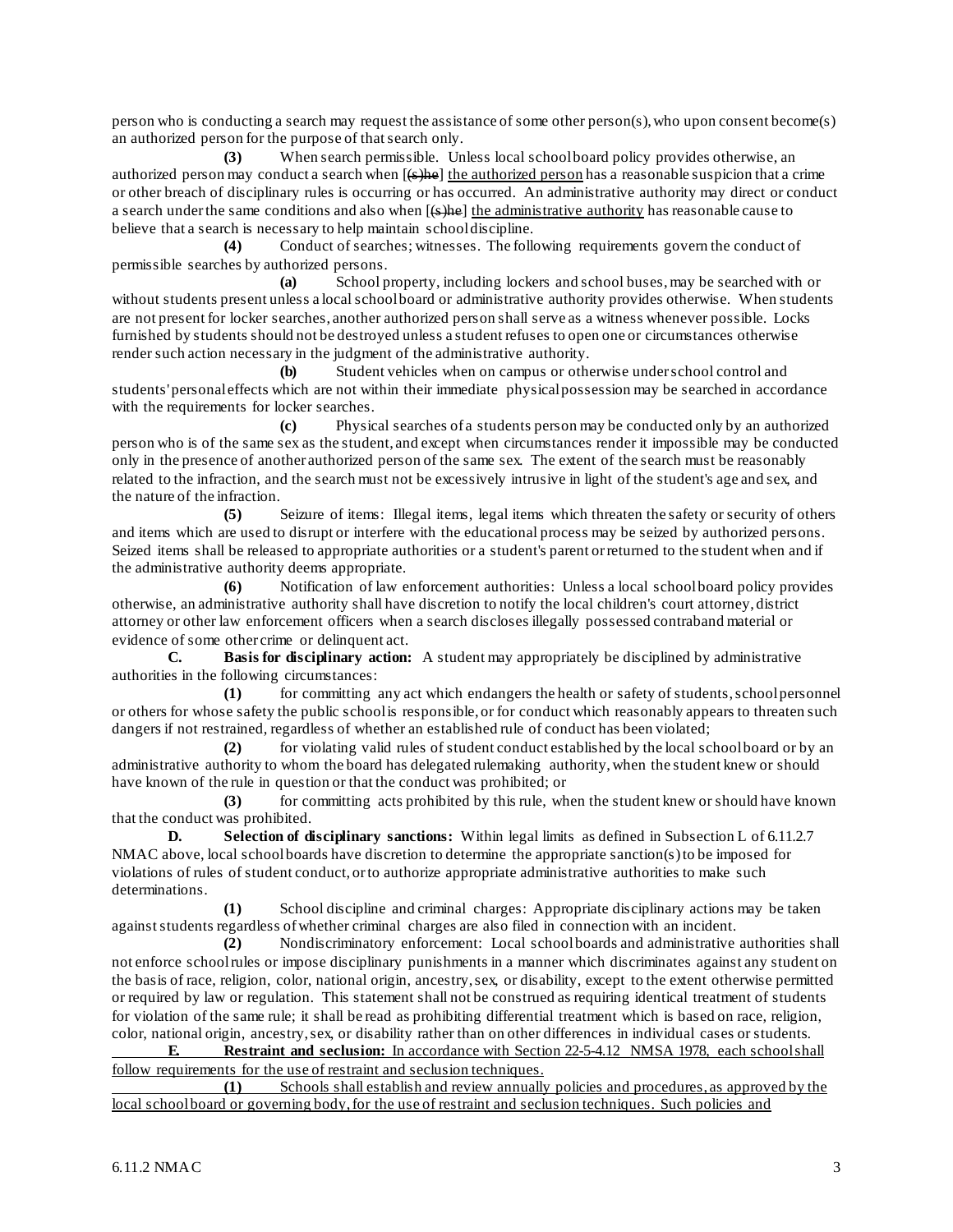procedures shall require and describe appropriate training for school personnel and shall include requirements in relation to the use of restraint and seclusion techniques.

**(a)** A school may permit the use of restraint and seclusion techniques on any student pursuant to the requirements in Section 22-5-4.12 NMSA 1978.

**(b)** Less restrictive interventions, including positive behavioral intervention supports or other comparable behavior management techniques, shall be implemented prior to the use of restraint and seclusion techniques.

**(c)** If a restraint or seclusion technique is used on a student, trained and authorized school employees shall maintain continuous visual observation and monitoring of the student while the restraint or seclusion technique is in use, pursuant to the requirements in Section 22-5-4.12 NMSA 1978.<br>(2) Districts or charter schools shall develop and implement an annual

**(2)** Districts or charter schools shall develop and implement an annual training for designated school personnel regarding positive behavioral intervention supports or comparable behavior management techniques and the use of restraint and seclusion techniques. In the event that new designated school personnel are employed within the school after the provision of the annual training, the principal of the school, or a person authorized to act officially in a matter involving school discipline or the maintenance of order within the school, shall ensure that a training is provided to new designated school personnel within 60 days of employment. **(3)** Schools shall update school safety plans.

**(a)** A school safety plan pursuant to requirements of Paragraph (7) of Subsection D of 6.12.6.8 NMAC shall include additional minimum requirements.<br>(i) The school safety plan

(i) The school safety plan shall not be specific to any individual student.<br>
(ii) The school safety planning team shall include at least one of each of the The school safety planning team shall include at least one of each of the following: administrator, educator, and special education expert and may include a counselor or social worker, nurse, and school resource officer or security staff.

**(b)** A school safety plan pursuant to requirements of Paragraph 7 of Subsection D of 6.12.6.8 NMAC shall be submitted to the department on a triennial basis, on a schedule as determined by the department. Notice of school safety plan submittal will be provided by the department to local education agencies 90 days prior to the due date.

**(4)** Schools shall establish reporting and documentation procedures pursuant to the requirements listed in Section 22-5-4.12 NMSA 1978. In addition, schools shall provide written or oral assurance of secure storage and access to written documentation in accordance with 20 U.S.C. § 1232g; 34 CFR Part 99, Family Educational Rights and Privacy Act, as well as any other applicable federal or state laws or rules governing the privacy of such documents.

**(5)** Exemptions to the requirements prescribed in Subsection E of 6.11.2.10 NMAC shall be pursuant to Subsections G and H of Section 22-5-4.12 NMSA 1978.

[**E.**] **F. Corporal punishment:** [Corporal punishment shall not be utilized as a means of enforcing rules of conduct in public schools.] Corporal punishment shall be prohibited by each local school board and each governing body of a charter school pursuant to Subsection B of Section 22-5-4.3 NMSA 1978. Restraint or seclusion techniques used in compliance with Subsection E of 6.11.2.10 NMAC shall not be deemed to be corporal punishment.

[**F.**] **G. Detention, suspension and expulsion:** Where detention, suspension or expulsion is determined to be the appropriate penalty, it may be imposed only in accordance with procedures that provide at least the minimum safeguards prescribed in 6.11.2.12 NMAC, below. Suspensions or expulsions of students with disabilities shall be subject to the further requirements of Subsection [G] **I** of 6.11.2.10 NMAC and 6.11.2.11 NMAC below.

**H. Discipline of students experiencing homelessness:** Removing students experiencing homelessness from school shall be used only as a last resort, pursuant to the requirements in 42 U.S.C. 11431 et seq., the McKinney-Vento Homelessness Assistance Act.<br>(1) Public schools shall develop dis

**(1)** Public schools shall develop discipline policies and procedures that are reviewed at least annually and align with local school board or governing body policies. Policies and procedures shall:

**(a)** through professional development activities, create an awareness among educators and administrators of the types of behaviors that students experiencing homelessness may exhibit due to homelessness and provide strategies and supports to address the behaviors through the student assistance team process in accordance with Subsection D of  $6.29.1.9 \text{ NMAC}$ ;<br>(b) take into account the issue

take into account the issues related to a student's homelessness by talking with the student and applicable staff and families prior to taking disciplinary action;

**(c)** consult with school behavior response teams or other applicable personnel to assign appropriate discipline related to the behavior;